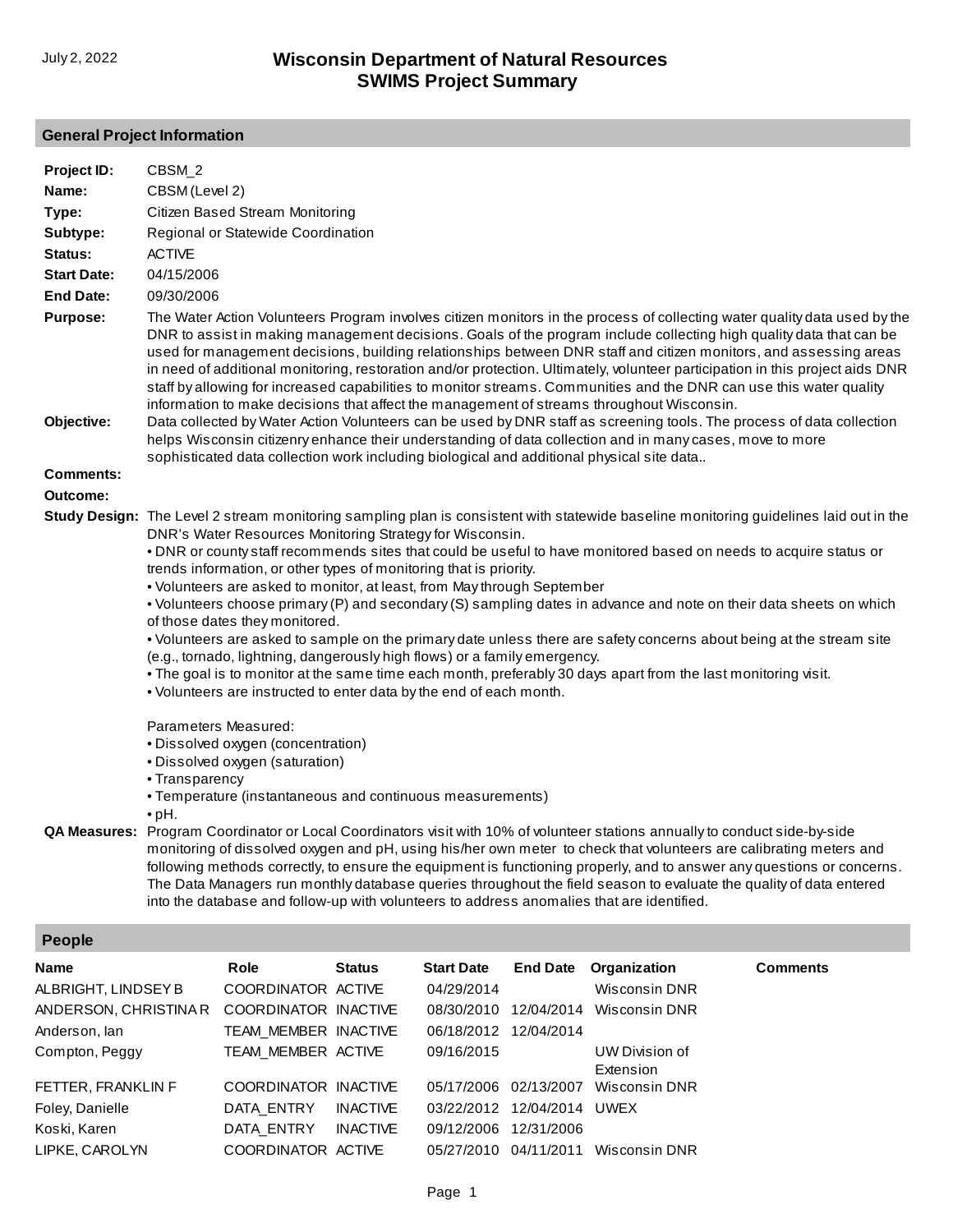## **SWIMS Project Summary** July 2, 2022 **Wisconsin Department of Natural Resources**

| <b>Comments</b><br><b>Reported By</b><br><b>Status</b><br><b>Date</b><br><b>Actions</b><br><b>Action</b><br><b>Detailed Description</b><br><b>Start</b><br><b>End Date</b><br><b>Status</b><br>Citizen-Based Stream Monitoring<br>04/15/2006<br>Collect chemical, physical, and/or<br>09/30/2006<br>IN_PROGRESS<br>biological water quality data to assess the<br>current overall stream health. The data can<br>inform management decisions and may<br>be used to identify impaired waters for<br>biennial lists.<br><b>Monitoring Stations</b><br><b>Comments</b><br><b>Station ID</b><br><b>Name</b><br>10010558<br>Honey Creek 16 - at bridge N of Aurora Hospice<br>Lake Ripley - Trib Ripley Rd<br>283213<br>Leech Creek - Paschen Rd<br>573174<br><b>Assessment Units</b><br><b>WBIC</b><br><b>Local Name</b><br><b>Official Name</b><br>Segment<br>16300<br>Honey Creek<br>2<br>Honey Creek<br>Unnamed<br>809700<br>1<br>Inlet of Lake Ripley<br>2<br>Leech Creek<br>1271600<br>Leech Creek<br><b>Lab Account Codes</b><br><b>Description</b><br><b>Start Date</b><br><b>End Date</b><br><b>Account Code</b><br><b>Forms</b><br><b>Form Name</b><br><b>Form Code</b><br><b>Methods</b><br><b>Method Code</b><br><b>Description</b><br>CBSM_PP_FIELD_METHODS<br>CBSM Stream Monitoring YSI DO Meter 2009<br>DNR-FPM-2010, D.O. METER<br>Dissolved Oxygen Digital Instantanenous Field Meters 1995<br><b>DNR-FPM-2502</b><br>Temperature (Instantaneous) Digital Meter 1995<br>pH Digital Instantaneous Field Meters 1993<br>DNR-FPM-2001, PH METERS | Name<br>Lucas, Amanda<br>Nicholas (nee Van Gheem), I TEAM_MEMBER INACTIVE<br>PIPER ANDERSON, CHRIST DATA_ENTRY<br>SMITH, HEATHER E<br>Stepenuck, Kris<br>Wiseman, David<br>Wochos, Julia |  | Role<br><b>OTHER</b><br>COORDINATOR INACTIVE<br>COORDINATOR RETIRED<br><b>OTHER</b><br>TEAM_MEMBER ACTIVE | <b>Status</b><br><b>INACTIVE</b><br><b>INACTIVE</b><br><b>ACTIVE</b> | <b>Start Date</b><br>09/09/2011<br>01/08/2013<br>07/10/2009<br>01/13/2010<br>02/17/2014 11/06/2014 UWEX | 12/04/2014<br>08/30/2010<br>07/05/2011 09/30/2011 UWEX | <b>End Date Organization</b><br>UW<br>10/07/2014 Clean Lakes Alliance<br>Wisconsin DNR<br>06/18/2012 12/04/2014 Wisconsin DNR<br><b>UWEX</b> |  | <b>Comments</b><br>UWEX intern assisting<br>with program |  |  |
|------------------------------------------------------------------------------------------------------------------------------------------------------------------------------------------------------------------------------------------------------------------------------------------------------------------------------------------------------------------------------------------------------------------------------------------------------------------------------------------------------------------------------------------------------------------------------------------------------------------------------------------------------------------------------------------------------------------------------------------------------------------------------------------------------------------------------------------------------------------------------------------------------------------------------------------------------------------------------------------------------------------------------------------------------------------------------------------------------------------------------------------------------------------------------------------------------------------------------------------------------------------------------------------------------------------------------------------------------------------------------------------------------------------------------------------------------------------------------------------------------------------------------------------------------------|------------------------------------------------------------------------------------------------------------------------------------------------------------------------------------------|--|-----------------------------------------------------------------------------------------------------------|----------------------------------------------------------------------|---------------------------------------------------------------------------------------------------------|--------------------------------------------------------|----------------------------------------------------------------------------------------------------------------------------------------------|--|----------------------------------------------------------|--|--|
|                                                                                                                                                                                                                                                                                                                                                                                                                                                                                                                                                                                                                                                                                                                                                                                                                                                                                                                                                                                                                                                                                                                                                                                                                                                                                                                                                                                                                                                                                                                                                            | <b>Project Statuses</b>                                                                                                                                                                  |  |                                                                                                           |                                                                      |                                                                                                         |                                                        |                                                                                                                                              |  |                                                          |  |  |
|                                                                                                                                                                                                                                                                                                                                                                                                                                                                                                                                                                                                                                                                                                                                                                                                                                                                                                                                                                                                                                                                                                                                                                                                                                                                                                                                                                                                                                                                                                                                                            |                                                                                                                                                                                          |  |                                                                                                           |                                                                      |                                                                                                         |                                                        |                                                                                                                                              |  |                                                          |  |  |
|                                                                                                                                                                                                                                                                                                                                                                                                                                                                                                                                                                                                                                                                                                                                                                                                                                                                                                                                                                                                                                                                                                                                                                                                                                                                                                                                                                                                                                                                                                                                                            |                                                                                                                                                                                          |  |                                                                                                           |                                                                      |                                                                                                         |                                                        |                                                                                                                                              |  |                                                          |  |  |
|                                                                                                                                                                                                                                                                                                                                                                                                                                                                                                                                                                                                                                                                                                                                                                                                                                                                                                                                                                                                                                                                                                                                                                                                                                                                                                                                                                                                                                                                                                                                                            |                                                                                                                                                                                          |  |                                                                                                           |                                                                      |                                                                                                         |                                                        |                                                                                                                                              |  |                                                          |  |  |
|                                                                                                                                                                                                                                                                                                                                                                                                                                                                                                                                                                                                                                                                                                                                                                                                                                                                                                                                                                                                                                                                                                                                                                                                                                                                                                                                                                                                                                                                                                                                                            |                                                                                                                                                                                          |  |                                                                                                           |                                                                      |                                                                                                         |                                                        |                                                                                                                                              |  |                                                          |  |  |
|                                                                                                                                                                                                                                                                                                                                                                                                                                                                                                                                                                                                                                                                                                                                                                                                                                                                                                                                                                                                                                                                                                                                                                                                                                                                                                                                                                                                                                                                                                                                                            |                                                                                                                                                                                          |  |                                                                                                           |                                                                      |                                                                                                         |                                                        |                                                                                                                                              |  |                                                          |  |  |
|                                                                                                                                                                                                                                                                                                                                                                                                                                                                                                                                                                                                                                                                                                                                                                                                                                                                                                                                                                                                                                                                                                                                                                                                                                                                                                                                                                                                                                                                                                                                                            |                                                                                                                                                                                          |  |                                                                                                           |                                                                      |                                                                                                         |                                                        |                                                                                                                                              |  |                                                          |  |  |
|                                                                                                                                                                                                                                                                                                                                                                                                                                                                                                                                                                                                                                                                                                                                                                                                                                                                                                                                                                                                                                                                                                                                                                                                                                                                                                                                                                                                                                                                                                                                                            |                                                                                                                                                                                          |  |                                                                                                           |                                                                      |                                                                                                         |                                                        |                                                                                                                                              |  |                                                          |  |  |
|                                                                                                                                                                                                                                                                                                                                                                                                                                                                                                                                                                                                                                                                                                                                                                                                                                                                                                                                                                                                                                                                                                                                                                                                                                                                                                                                                                                                                                                                                                                                                            |                                                                                                                                                                                          |  |                                                                                                           |                                                                      |                                                                                                         |                                                        |                                                                                                                                              |  |                                                          |  |  |
|                                                                                                                                                                                                                                                                                                                                                                                                                                                                                                                                                                                                                                                                                                                                                                                                                                                                                                                                                                                                                                                                                                                                                                                                                                                                                                                                                                                                                                                                                                                                                            |                                                                                                                                                                                          |  |                                                                                                           |                                                                      |                                                                                                         |                                                        |                                                                                                                                              |  |                                                          |  |  |
|                                                                                                                                                                                                                                                                                                                                                                                                                                                                                                                                                                                                                                                                                                                                                                                                                                                                                                                                                                                                                                                                                                                                                                                                                                                                                                                                                                                                                                                                                                                                                            |                                                                                                                                                                                          |  |                                                                                                           |                                                                      |                                                                                                         |                                                        |                                                                                                                                              |  |                                                          |  |  |
|                                                                                                                                                                                                                                                                                                                                                                                                                                                                                                                                                                                                                                                                                                                                                                                                                                                                                                                                                                                                                                                                                                                                                                                                                                                                                                                                                                                                                                                                                                                                                            |                                                                                                                                                                                          |  |                                                                                                           |                                                                      |                                                                                                         |                                                        |                                                                                                                                              |  |                                                          |  |  |
|                                                                                                                                                                                                                                                                                                                                                                                                                                                                                                                                                                                                                                                                                                                                                                                                                                                                                                                                                                                                                                                                                                                                                                                                                                                                                                                                                                                                                                                                                                                                                            |                                                                                                                                                                                          |  |                                                                                                           |                                                                      |                                                                                                         |                                                        |                                                                                                                                              |  |                                                          |  |  |
| <b>Fieldwork Events</b>                                                                                                                                                                                                                                                                                                                                                                                                                                                                                                                                                                                                                                                                                                                                                                                                                                                                                                                                                                                                                                                                                                                                                                                                                                                                                                                                                                                                                                                                                                                                    |                                                                                                                                                                                          |  |                                                                                                           |                                                                      |                                                                                                         |                                                        |                                                                                                                                              |  |                                                          |  |  |